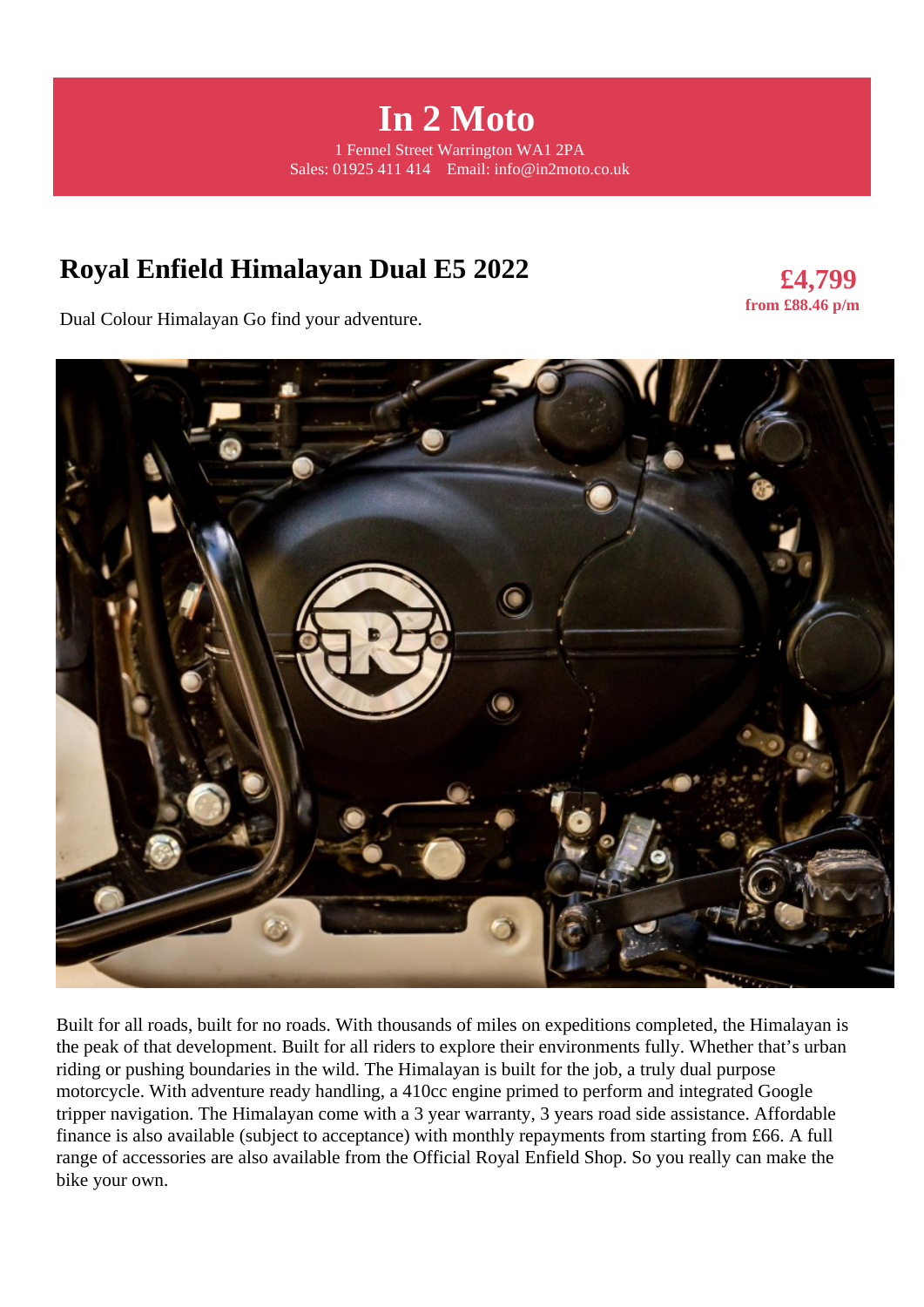#### **Engine**

| <b>COMPRESSION RATION</b>   | <b>EXHAUST SYSTEM</b>      | <b>FINAL DRIVE</b>   |                            |
|-----------------------------|----------------------------|----------------------|----------------------------|
| <b>BORE X STROKE</b>        | <b>FUEL SUPPL</b>          | <b>GEARBOX</b>       | <b>ENGINE OIL</b>          |
| 78x86mm                     | fuel injected              | 5 Speed              | SAE 15W50 API SL Kaso MA2  |
| <b>DISPLACEMENT</b>         | <b>MAX. TOROUE</b>         | <b>CLUTCH</b>        | <b>STARTING</b>            |
| 411                         | $32Nm \& 4250 +/- 250$ rpm | wet multi-plates     | Electric                   |
| <b>ENGINE TYPE</b>          | <b>RATED OUTPUT</b>        | <b>CERTIFICATION</b> | <b>COOLING SYSTEM</b>      |
| 1-cylinder, 4-stroke engine | 17088kw/24bhp @6500        | Euro 5               | Air Cooled with Oil Cooler |
|                             |                            |                      |                            |

**REAR BRAKE**

9.5:1

# **EXHAUST SYSTEM** Euro 5 Compliant

**FINAL DRIVE** Chain

### **Chassis**

**FRAME** Half Duplex split cradle

**FRONT SUSPENSION** Hydraulic telescopic fork ø 41 mm .200 travel

**FRONT BRAKE** Disc 300mm 2 piston floating caliper **REAR RIM DIMENSION** 120/90-17 64s

**FRONT RIM DIMENSION** 90/90-21 M / C54 H

Disc 240mm 1 piston floating caliper

**REAR SUSPENSION** Progressive central spring, 5 way adjustable

#### **Dimension**

| <b>LENGTH</b><br>2190mm | <b>UNLADEN WEIGHT</b><br>199 |  |
|-------------------------|------------------------------|--|
| WIDTH                   | <b>WHEELBASE</b>             |  |
| 840mm                   | 1465mm                       |  |

**HEIGHT** 1370mm **SEAT HEIGHT** 800mm

### **GROUND CLEARANCE**

220mm

### **Colour Options**